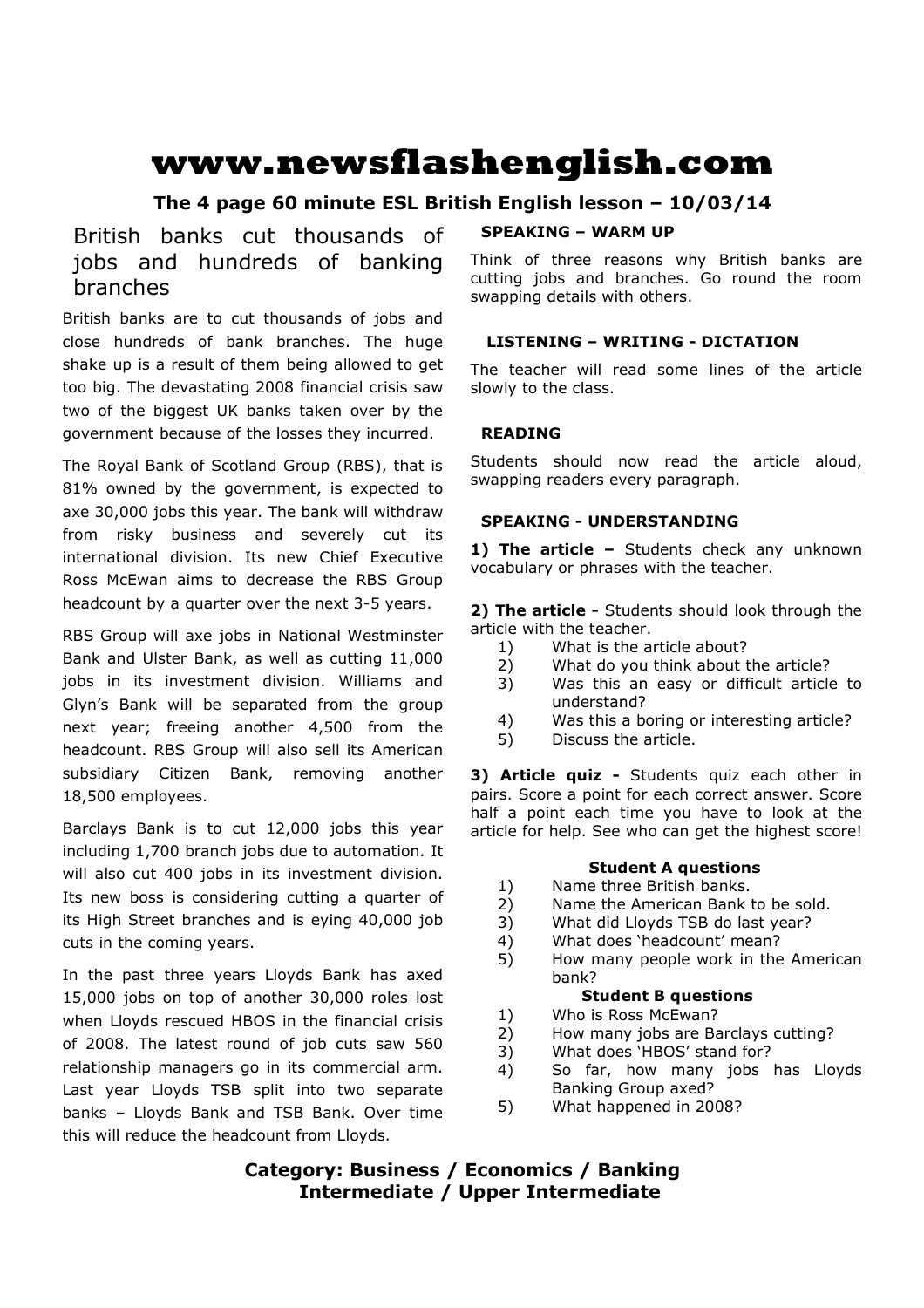### British banks cut thousands of jobs… - *10th March 2014*

#### **WRITING / SPEAKING**

you can to do with **'Banks'.** *One-two minutes.*  Compare with other teams. Using your words compile a short dialogue together.

#### **WRITING / SPEAKING**

*In pairs* – In pairs spend a few minutes on the internet. See what you can briefly find out about the following UK banks in regard to job cuts, banking branch closures, bank splits and amalgamations. Discuss together your results. What are your conclusions?

- 1) Williams and Glyn's Bank
- 2) TSB Bank<br>3) HBOS
- 3) HBOS
- 4) National Westminster Bank
- 5) Barclays Bank
- 6) RBS

*The teacher will choose some pairs to discuss their findings in front of the class.* 

#### **WRITING / SPEAKING**

*In pairs,* explain the following:

*High Street bank / banking branch / 2008 financial crisis / job cuts / split into two / automation / international division / risky business / headcount / subsidiary / rescued HBOS - 5 mins.*

*The teacher will choose some students to read out their findings to the class.* 

#### **DISCUSSION**

#### **Student A questions**

- 1) Did the headline make you want to read the article?
- 2) Why are British banks cutting jobs and branches?
- 3) Are jobs in banks under threat in your country?
- 4) Is automation to blame for job cuts in banks?
- 5) Are small automated branches with limited facilities and reduced staff the way forward?
- 6) Did the Financial Crisis of 2008 create the current situation of over manning in banks?
- 7) Is splitting the Big 4 into smaller banks in the UK a good idea?
- 8) What will all the people who lose their jobs in banks do?

#### **SPEAKING – ROLEPLAY 1**

In pairs. On the board write as many words as In groups. One of you is the interviewer. There are up to four guests. You are in the CNN Money TV studio. Today's interview is: *British banks cut thousands of jobs and hundreds of bank branches. 10 mins.* 

- 1) Ross McEwan.
- 2) A satisfied banking customer.
- 3) Someone who voted with their feet and switched banks.
- 4) A Board member from one of the mentioned banks in the article.

*The teacher will choose some groups to roleplay their interview in front of the class.* 

#### **SPEAKING - ROLEPLAY 2**

*In pairs - Student A* is a young person who prefers to do their banking online i.e. internet banking. *Student B* is an older person who prefers to go into a branch for assistance. *5 mins.* 

#### **SPEAKING – DISCUSSION**

*Allow 10 minutes* – As a class.

*British banks cut thousands of jobs and hundreds of branch closures*

*The teacher can moderate the session.*

#### **DISCUSSION**

#### **Student B questions**

- 1) What do you think about what you've read?
- 2) Why were the Big 4 UK banks allowed to dominate the sector for so long?
- 3) Can you think of any new banks in the UK that have emerged in the last few years?
- 4) Can you name two new banks in your country?
- 5) How has the financial crisis affected your job?
- 6) Will we see more job cuts in British banks?
- 7) How will the forthcoming referendum in Scotland affect jobs in UK banks?
- 8) Has this been a difficult lesson for you to understand?
- 9) Did you like this discussion?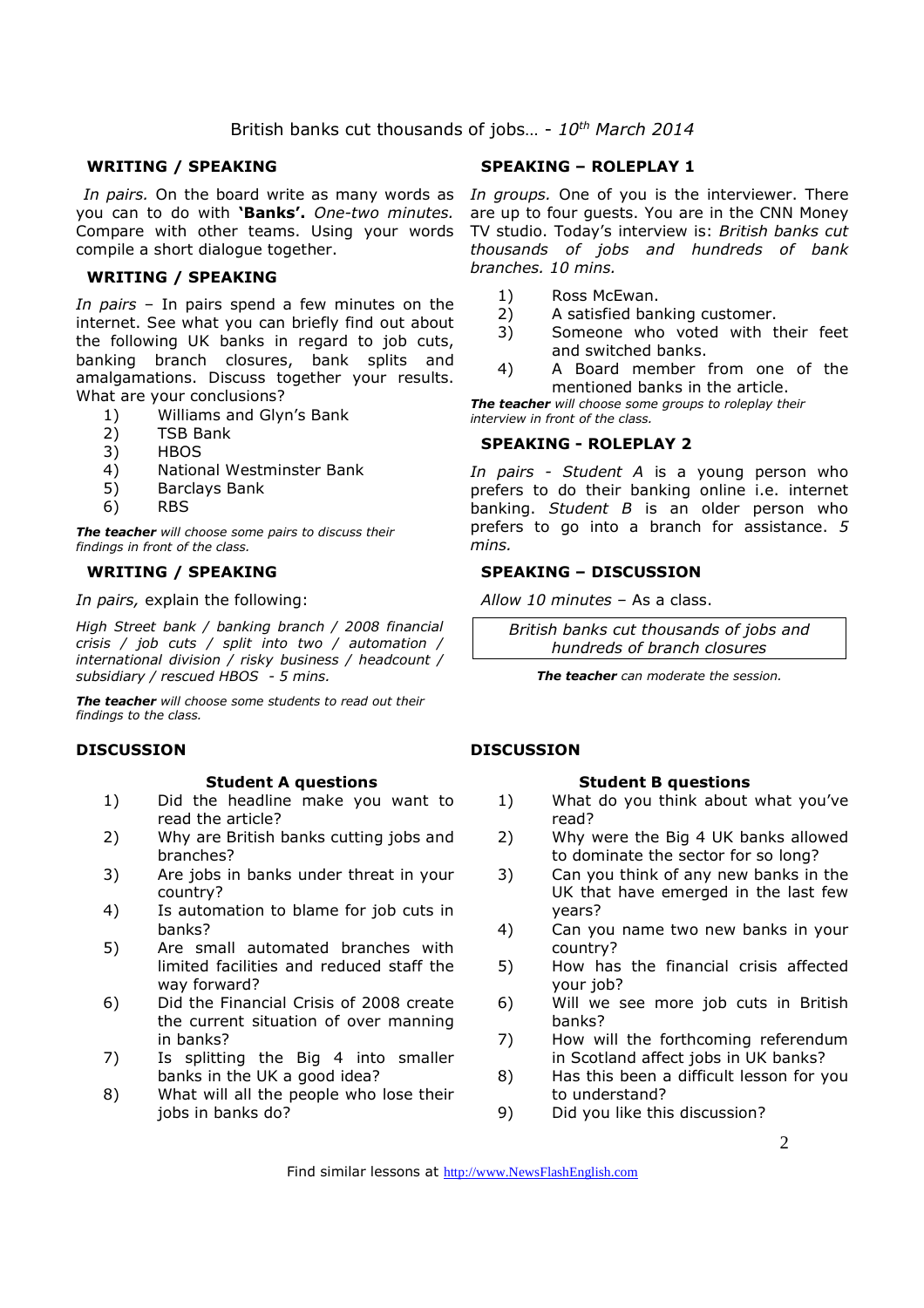#### **British banks cut thousands of jobs and hundreds of banking branches**

British banks are to  $(1)$ <sub>--</sub> thousands of jobs and close hundreds of bank branches. The huge (2) is a result of them being allowed to get too big. The devastating 2008 financial crisis saw two of the biggest UK banks taken over by the government because of the (3) they incurred.

The Royal Bank of Scotland Group (RBS), that is 81% owned by the government, is expected to axe 30,000 jobs this year. The bank will (4)\_\_ from risky business and (5) cut its international division. Its new Chief Executive Ross McEwan aims to decrease the RBS Group headcount by a  $(6)$  over the next 3-5 years.

RBS Group will (7) jobs in National Westminster Bank and Ulster Bank, as well as cutting 11,000 jobs in its investment (8) .

#### *division / severely / withdraw / losses / shake up / axe / cut / quarter*

Williams and Glyn's Bank will be separated from the group next year; freeing another 4,500 from the headcount. RBS Group will also (1)\_ its American (2)\_\_ Citizen Bank, removing another 18,500 employees.

Barclays Bank is to cut 12,000 jobs this year including 1,700 branch jobs due to (3)\_\_. It will also cut 400 jobs in its investment division. Its new boss is considering cutting a quarter of its High Street (4)\_\_ and is eying 40,000 job cuts in the coming years.

In the past three years Lloyds Bank has axed 15,000 jobs on top of another 30,000 roles lost when Lloyds rescued HBOS in the financial crisis of 2008. The latest round of job cuts saw 560 relationship managers go in its commercial (5)\_\_\_. Last year Lloyds TSB  $(6)$  into two separate banks – Lloyds Bank and TSB Bank. Over time this will (7)\_ the (8)\_\_ from Lloyds.

*reduce / automation / headcount / subsidiary / branches / arm / sell / split* 

### **GAP FILL: READING GAP FILL: GRAMMAR**

#### **British banks cut thousands of jobs and hundreds of banking branches**

British banks are to cut thousands of jobs and close hundreds of bank branches. The huge shake up is a result of  $(1)$  being allowed to get  $(2)$  big. The devastating 2008 financial crisis saw two (3) the biggest UK banks taken over by the government because of the losses they incurred.

The Royal Bank of Scotland Group (RBS),  $(4)$  is 81% owned by the government, is expected to axe 30,000 jobs this year. The bank will withdraw (5)\_\_ risky business and severely cut its international division. Its new Chief Executive Ross McEwan aims to decrease the RBS Group headcount (6) a quarter (7) the next 3-5 years.

RBS Group will axe jobs in National Westminster Bank and Ulster Bank, as well as cutting 11,000 jobs (8)\_\_ its investment division.

#### *by / in / of / over / them / from / that / too*

Williams and Glyn's Bank will be separated from the group next year; freeing another 4,500 from the headcount. RBS Group will  $(1)$  sell  $(2)$  American subsidiary Citizen Bank, removing another 18,500 employees.

Barclays Bank is to cut 12,000 jobs this year including 1,700 branch jobs (3)\_\_ to automation. It will also cut 400 jobs in its investment division. Its new boss is considering cutting a quarter of its High Street branches (4)\_\_ is eying 40,000 job cuts in the coming years. In the past three years Lloyds Bank has axed  $15,000$  jobs on top of  $(5)$  30,000 roles lost when Lloyds rescued HBOS in the financial crisis of 2008. The latest round of job cuts saw 560 relationship managers go in its commercial arm. Last year Lloyds TSB split (6) two separate banks -Lloyds Bank and TSB Bank. Over time (7) will reduce (8) headcount from Lloyds.

*this / another / also / into / its / due / the / and*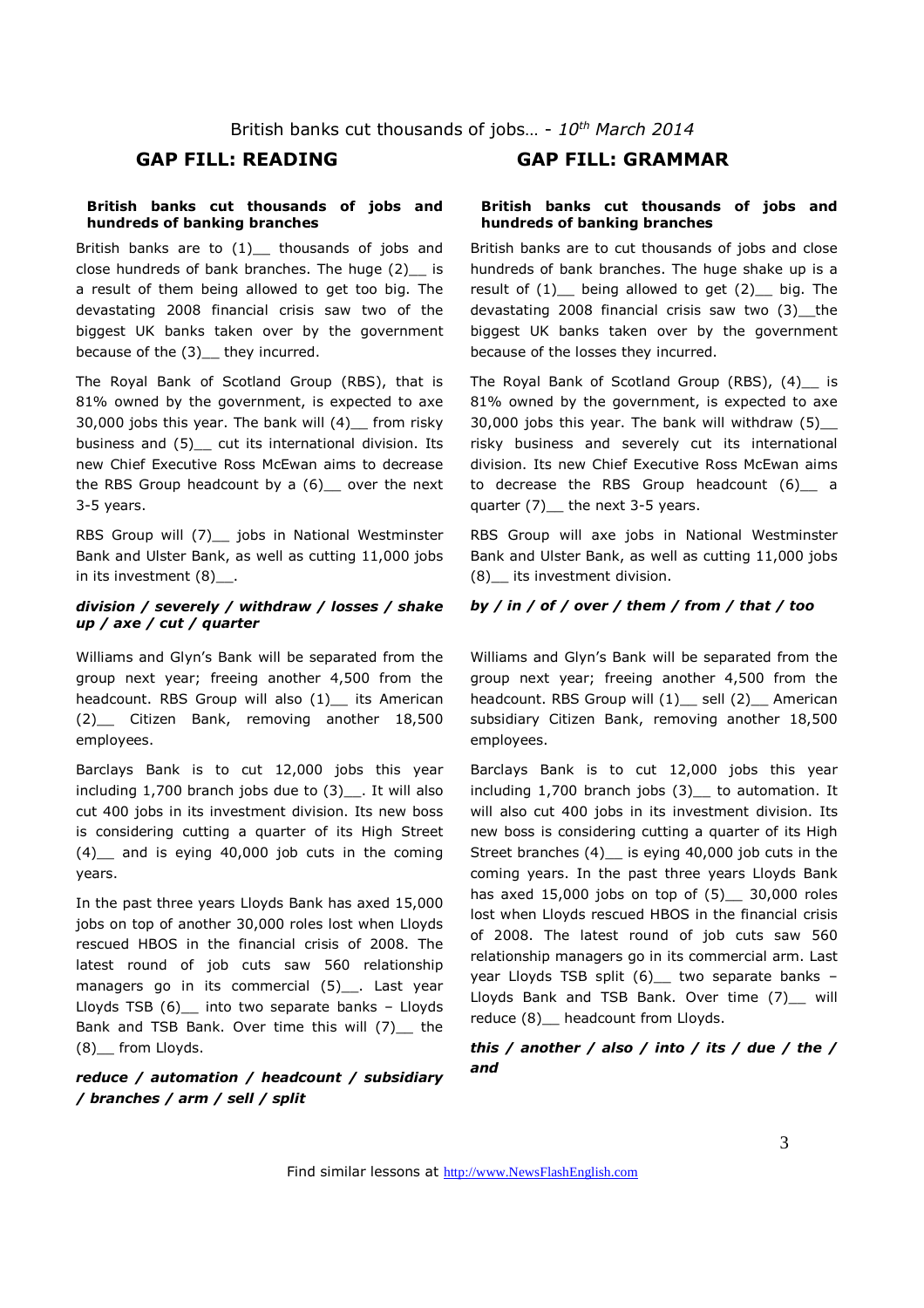British banks cut thousands of jobs… - *10th March 2014*

### **GAP FILL: LISTENING WRITING/SPELLING**

#### **British banks cut thousands of jobs and hundreds of banking branches**

\_\_\_\_\_\_\_\_\_\_\_\_\_\_\_\_\_\_\_\_ cut thousands of jobs and close hundreds of bank branches. The huge shake up is a result of them being allowed to get too big. The devastating 2008 \_\_\_\_\_\_\_\_\_\_\_\_\_\_\_\_\_\_\_\_ two of the biggest UK banks taken over by the government because of the losses they incurred.

The Royal Bank of Scotland Group (RBS), that is 81% owned by the government, is expected to axe 30,000 jobs this year. The bank will withdraw from risky business and severely cut its \_\_\_\_\_\_\_\_\_\_\_\_\_\_\_\_\_\_\_\_\_\_. Its new Chief Executive Ross McEwan aims to decrease the RBS Group over the next 3-5 years.

RBS Group will axe jobs in National Westminster Bank and Ulster Bank, as well as cutting 11,000 jobs in its \_\_\_\_\_\_\_\_\_\_\_\_\_\_\_\_\_\_\_.

Williams and Glyn's Bank will be separated from the group next year; freeing another 4,500 from the headcount. RBS Group will also sell its American subsidiary Citizen Bank, 18,500 employees.

Barclays Bank is to cut 12,000 jobs this year including 1,700 branch jobs \_\_\_\_\_\_\_\_\_\_\_\_\_\_\_\_\_. It will also cut 400 jobs in its investment division. Its new boss is considering \_\_\_\_\_\_\_\_\_\_\_\_\_\_\_\_\_\_\_\_\_\_\_\_\_\_\_ its High Street branches and is eying 40,000 job cuts in the coming years.

In the past three years Lloyds Bank has axed 15,000 jobs on top of another 30,000 roles lost when Lloyds rescued HBOS in the financial crisis of 2008. The \_\_\_\_\_\_\_\_\_\_\_\_\_\_\_\_\_\_\_\_\_\_\_\_ saw 560 relationship managers go in its commercial arm. Last year Lloyds TSB split into two separate banks – Lloyds Bank and TSB Bank. Over time this will reduce \_\_\_\_\_\_\_\_\_\_\_\_\_\_\_\_\_\_ Lloyds.

#### **www.newsflashenglish.com**

**Copyright D.J. Robinson 2014 (V1)** 

**WRITING / SPEAKING** 

**1) On the board -** *In pairs, as a class - write* down *the six biggest banks in your country*. Which is best? Which is most popular? Which offer the better products? Talk about them! Add your own ideas. *5-10 mins.* 

**2) Sentence starters -** Finish these sentence starters. Correct your mistakes. Compare what other people have written.

- 1) Job cuts
- 2) Branch closures \_\_\_\_\_\_\_\_\_\_\_\_\_\_\_\_\_\_\_\_

3) My favourite bank is

**3) Homework -** Write and send a 200 word email to your teacher about: *Banking job cuts and banking branch closures in my country.* Your email can be read out in class.

#### **GAP FILL READING ANSWERS**

| 1) | cut      | 1) | sell       |
|----|----------|----|------------|
| 2) | shake up | 2) | subsidiary |
| 3) | losses   | 3) | automation |
| 4) | withdraw | 4) | branches   |
| 5) | severely | 5) | arm        |
| 6) | quarter  | 6) | split      |
| 7) | axe      | 7) | reduce     |
| 8) | division | 8) | headcount  |

**SPELLING** 

ratings: **Pass = 12 Good = 15 Very good = 18 Excellent = 20** 

Use the following

#### **SPELLING**

The teacher will ask the class individually to spell the following words that are in the article. Afterwards check your answers.

| 1)  | withdraw   | 11)          | subsidiary   |
|-----|------------|--------------|--------------|
| 2)  | qovernment | 12)          | automation   |
| 3)  | axe        | 13)          | division     |
| 4)  | cut        | 14)          | quarter      |
| 5)  | risky      | 15)          | commercial   |
| 6)  | business   | 16)          | relationship |
| 7)  | severely   | 17)          | arm          |
| 8)  | headcount  | 18)          | shake up     |
| 9)  | decrease   | 19)          | financial    |
| 10) | investment | $20^{\circ}$ | losses       |

Find similar lessons at http://www.NewsFlashEnglish.com